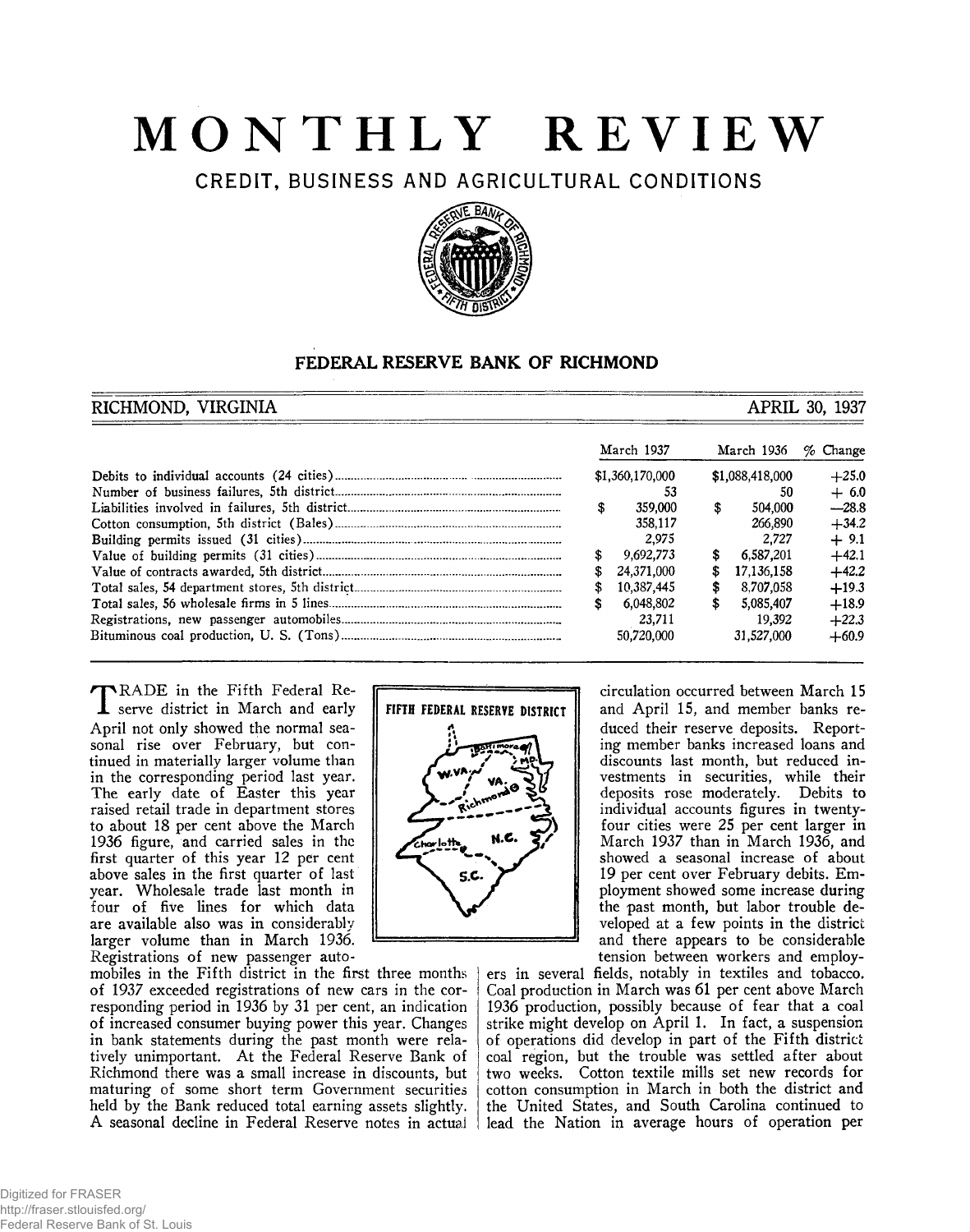spindle in place. Spot cotton prices advanced in the latter half of March to 14.91 cents per pound at the end of the month, but in the first half of April prices declined about \$7 per bale. Building work continued to expand in March, valuation of city building permits issued rising 42.1 per cent and contracts actually awarded totaling 42.2 per cent more in aggregate amounts than corresponding figures in March 1936. The 1937 crop year is beginning favorably, with farm work normally advanced for the season in most of the district, fall sown grains in better condition than a year ago, and increased acreages intended for most leading crops, especially the major cash crops such as tobacco, potatoes and peanuts. No official information on probable cotton planting is available, publication of such figures by the Department of Agriculture on that crop being forbidden by law.

#### **Reserve Bank Statement**

|                                                                                                                              | 000 omitted                                       |                                                   |                                                   |  |  |  |  |  |
|------------------------------------------------------------------------------------------------------------------------------|---------------------------------------------------|---------------------------------------------------|---------------------------------------------------|--|--|--|--|--|
| <b>ITEMS</b>                                                                                                                 | 1937                                              | April 15 March 15<br>1937                         | April 15<br>1936                                  |  |  |  |  |  |
| Discounts held $\ldots, \ldots, \ldots, \ldots, \ldots$<br>Open market paper<br>Industrial advances<br>Government securities | 414<br>120<br>2.704<br>131,609                    | 149<br>\$<br>120<br>2.762<br>133,417              | 179<br>s<br>190<br>4.186<br>116,716               |  |  |  |  |  |
| Circulation of Fed. Res. notes<br>Members' reserve deposits<br>Cash reserves<br>Reserve ratio                                | 134.847<br>196.191<br>213,880<br>297,126<br>69.85 | 136.448<br>198.155<br>224,183<br>311,518<br>70.54 | 121.271<br>174.638<br>177.505<br>276,199<br>70.78 |  |  |  |  |  |

Items on the statement of the Federal Reserve Bank of Richmond nearly all declined between the middle of March and the middle of April this year, discounts for member banks, which rose by \$265,000 during the month, being the only exception. No change occurred in the portfolio of open market paper, but advances direct to industry for working capital decreased by \$58,000 and ownership of Government securities dropped by \$1,808,000. The several changes resulted in a net decline of \$1,601,000 in total earning assets between March 15 and April 15. Circulation of Federal Reserve notes declined by \$1,964,000 during the past month, in keeping with the trend at this season, and member banks reduced their reserve deposits by \$10,303,000. Cash reserves of the Federal Reserve Bank of Richmond dropped \$14,392,000 between the middle of March and the middle of April, and the ratio of cash reserves to note and deposit liabilities combined declined by 69/100ths of 1 point.

In comparison with condition figures at mid-April last year, those for April 15 this year show material increases in most items. Discounts held rose by \$235,- 000, while the portfolio of open market paper declined \$70,000 and industrial advances decreased \$1,482,000, all relatively small changes, but an increase of \$14,- 893,000 in Government securities owned brought a net gain during the year of \$13,576,000 in total earning assets. Federal Reserve notes in actual circulation rose by \$21,553,000 between the middle of April last year and this, due chiefly to increased business activity this year and to higher price levels in many lines. Member bank reserve deposits increased by \$36,375,000 during the year, partly due to higher reserve requirements but chiefly to an increase in surplus funds for which prof-

itable investment was not found. Cash reserves of the Federal Reserve Bank of Richmond rose by \$20,927,- 000 since April 15 last year, but the large increases in note circulation and reserve deposits resulted in a decline of 93/100ths of 1 point in the ratio of cash reserves to note and deposit liabilities combined.

#### **Statement of 41 Member Banks**

|                                                                                                                                                                                                                                              | 000 omitted                                                                               |                                                                                           |                                                                                      |  |  |  |
|----------------------------------------------------------------------------------------------------------------------------------------------------------------------------------------------------------------------------------------------|-------------------------------------------------------------------------------------------|-------------------------------------------------------------------------------------------|--------------------------------------------------------------------------------------|--|--|--|
| <b>ITEMS</b>                                                                                                                                                                                                                                 | 1937                                                                                      | April 14 March 17<br>1937                                                                 | April 15<br>1936                                                                     |  |  |  |
| Loans on stocks and bonds (including<br>$Goverments)$<br>All other loans<br>Total loans and discounts<br>Investments in securities<br>Reserve bal, with $F. R. Bank$<br>Cash in vaults<br>Demand denosits<br>Time deposits<br>Money borrowed | \$75.379<br>164,986<br>240.365<br>390.270<br>128.626<br>19.837<br>470.213<br>197.083<br>o | \$73.491<br>158.250<br>231.741<br>422,851<br>133.823<br>18.390<br>464.373<br>196.561<br>0 | \$69,816<br>126,133<br>195.949<br>369.241<br>115.386<br>16.044<br>408.141<br>193.159 |  |  |  |

The accompanying table shows the principal items of condition for forty-one regularly reporting member banks in twelve Fifth district cities as of three dates, thus affording comparison of the latest figures, those for April 14 this year, with figures for the preceding month, March 17, 1937, and for the preceding year, April 15, 1936. It should be understood that the figures are not necessarily the highest or lowest figures which occurred during the periods reviewed, but reflect the condition of the reporting banks on the report dates only.

During the past month, loans and discounts rose by \$8,624,000, of which \$1,888,000 represented loans on securities and \$6,736,000 represented all other loans, chiefly commercial, agricultural or industrial in character. On the other hand, the forty-one banks lowered their investments in securities by \$32,581,000 during the past month, but about 70 per cent of this reduction was in one large institution. Aggregate reserve balance carried at the Reserve bank by the forty-one reporting banks declined by \$5,197,000 between March 17 and April 14, but cash in vaults rose by \$1,447,000 during the same period. Total deposits increased by \$6,362,- 000 since March 17, of which \$5,840,000 was in demand deposits and \$522,000 in time deposits.

All figures in the composite statement show increases during the past year. Total loans and investments rose by \$44,416,000, of which \$5,563,000 was in loans on securities and \$38,853,000 represented for the most part business loans. Investments in securities rose by \$21,029,000 during the year, almost all of the rise being in Governments, either direct obligations or paper guaranteed by the Government as to principal and interest. Aggregate reserve balance of the reporting banks at the Reserve bank rose by \$13,240,000 during the year, due to further accumulation of surplus funds. Cash in vaults increased \$3,793,000 between the middle of April last year and this, and aggregate deposits rose by \$65,996,000, of which \$62,- 072,000 was in demand deposits and \$3,924,000 in time and savings deposits. None of the reporting banks borrowed at the Reserve bank or elsewhere during the past year.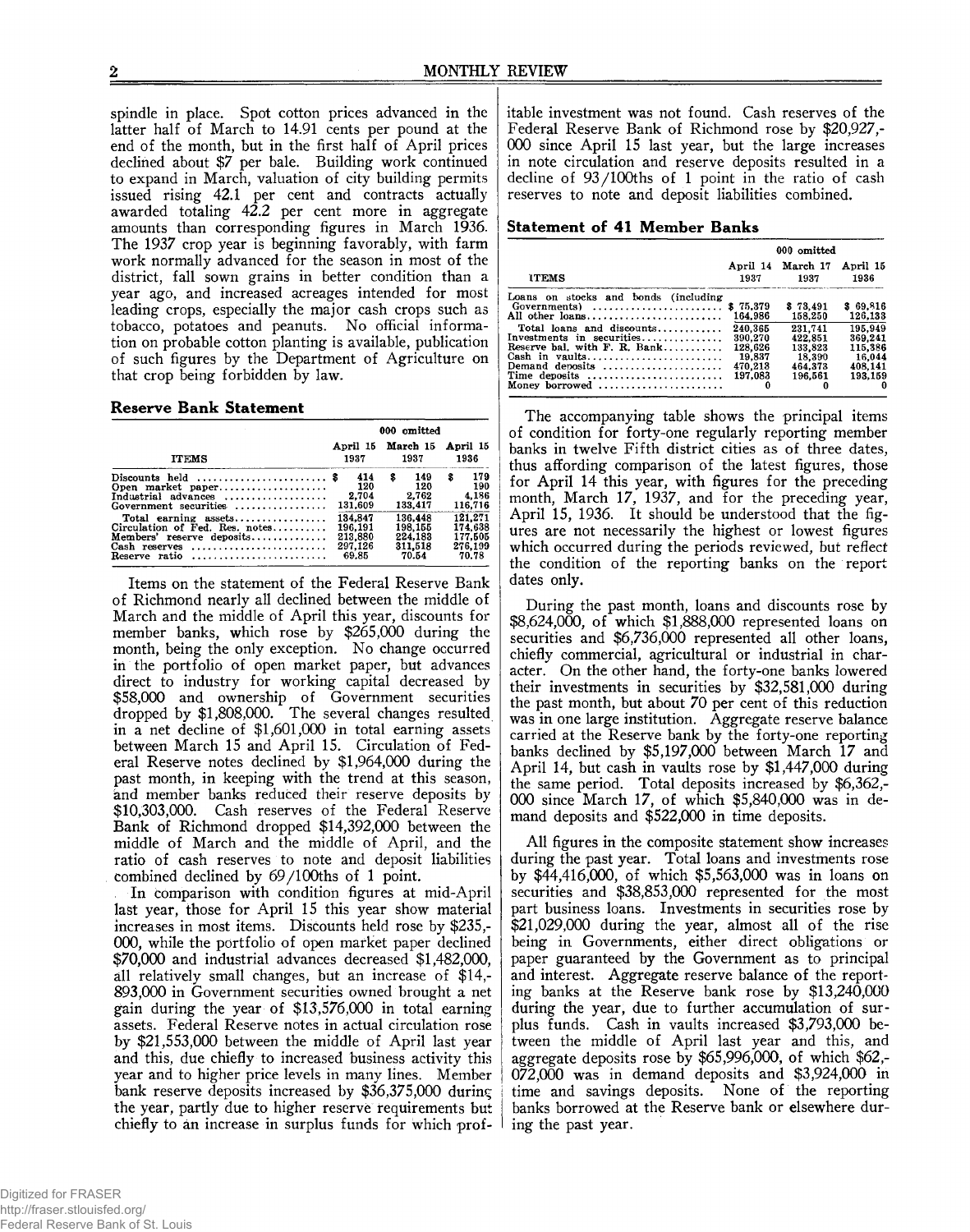# **Time and Savings Deposits**

Time deposits in forty-one reporting member banks in the Fifth district and aggregate deposits in ten mutual savings banks in Baltimore totaled \$412,452,- 008 at the end of March 1937, a higher figure than either \$411,099,516 reported at the end of February this year or \$398,828,153 at the end of March last year. Both the savings banks and the member banks reported higher figures at the end of March than either a month or a year earlier, the savings banks gaining 4.7 per cent and the member banks  $2.\overline{0}$  per cent during the year. The month's gains were small fractions of 1 per cent.

# **Debits to Individual Accounts**

|                                 |                  |   | 000 omitted       |   |                   |                                   |                     |
|---------------------------------|------------------|---|-------------------|---|-------------------|-----------------------------------|---------------------|
| <b>CITIES</b>                   | March<br>1937    |   | February<br>1937  |   | March<br>1936     | Month                             | % of Change<br>Year |
| Maryland                        |                  |   |                   |   |                   |                                   |                     |
| Baltimore<br>. \$               | 385.316          | s | 333.259           | s | 317.878           | $+15.6$                           | $+21.2$             |
| Cumberland<br>.                 | 9,549            |   | 7,456             |   | 7,367             | $+28.1$                           | $+29.6$             |
| Hagerstown                      | 9,121            |   | 7.412             |   | 6,946             | $+23.1$                           | $+31.3$             |
| Three Md. Cities.               | 403,986          |   | 348.127           |   | 332.191           | $+16.0$                           | $+21.6$             |
| D. of Columbia                  |                  |   |                   |   |                   |                                   |                     |
| Washington<br>.                 | 286.123          |   | 236.526           |   | 227,178           | $+21.0$                           | $+25.9$             |
| One D. C. City                  | 286.123          |   | 236,526           |   | 227,178           | $+21.0$                           | $+25.9$             |
| Virginia                        |                  |   |                   |   |                   |                                   |                     |
| Danville<br>.                   | 9.392            |   | 9.097             |   | 7.368             |                                   | $+27.5$             |
| $Lynchburg$                     | 15,636           |   | 13.437            |   | 13.871            | $\mathbf{\dot{+}}\ _{16.4}^{3.4}$ | $+12.7$             |
| Newport News                    | 10,120           |   | 3,819             |   | 7.970             | $+14.8$                           | $+27.0$             |
| Norfolk<br>.                    | 56.324           |   | 47.018            |   | 43,732            | $+19.8$                           | $+28.8$             |
| Portsmouth                      | 4,211<br>153,981 |   | 3.476             |   | 3.428             | $+21.1$<br>$+16.8$                | $+22.8$<br>$+20.9$  |
| Richmond<br>Roanoke<br>.        | 30.122           |   | 131,888<br>25.286 |   | 127,389<br>23.665 | $+19.1$                           | $+27.3$             |
| Seven Va. Cities                | 279.786          |   | 239.021           |   | 227.423           | $+17.1$                           | $+23.0$             |
| West Virginia                   |                  |   |                   |   |                   |                                   |                     |
| Charleston<br>.                 | 54,988           |   | 44.570            |   | 44.041            | $+23.4$                           | $+24.9$             |
| Huntington<br>$\sim$            | 20.281           |   | 15,573            |   | 13.521            | $+30.9$                           | $+50.7$             |
| Two W. Va. Cities               | 75.369           |   | 60.143            |   | 57.562            | $-25.3$                           | $+30.9$             |
| North Carolina                  |                  |   |                   |   |                   |                                   |                     |
| Asheville                       | 13.500           |   | 10.896            |   | 10.876            | $+23.9$                           | $+24.1$             |
| Charlotte                       | 69.320           |   | 54.915            |   | 51.887            | $+26.2$                           | $+33.6$             |
| Durham                          | 26.895           |   | 25.946            |   | 21.275            | $+$ 3.7 $\,$                      | $+26.4$             |
| Greensboro                      | 20,076           |   | 17.540            |   | 14.498            | $+14.5$                           | $+38.5$             |
| Raleigh<br>.                    | 42.873           |   | 35.768            |   | 34.716            | $+19.9$                           | $+23.5$             |
| Wilmington<br>.                 | 12.603           |   | 10.137            |   | 9,270             | $+24.3$                           | $+36.0$             |
| Winston-Salem                   | 43.422           |   | 35,106            |   | 36.531            | $+23.7$                           | $+18.9$             |
| Seven N. C. Cities              | 228.689          |   | 190.308           |   | 179.053           | $+20.2$                           | $+27.7$             |
| South Carolina                  |                  |   |                   |   |                   |                                   |                     |
| Charleston<br>.                 | 20,286           |   | 16.405            |   | 15,269            | $+23.7$                           | $+32.9$             |
| Columbia<br>.                   | 31.982           |   | 26.557            |   | 26.091            | $+20.4$                           | $+22.6$             |
| Greenville                      | 23.077<br>10,872 |   | 19,606<br>8,919   |   | 16,360            | $+17.7$<br>$+21.9$                | $+41.1$             |
| Spartanburg $\ldots$            |                  |   |                   |   | 7.291             |                                   | $+49.1$             |
| Four S. C. Cities.              | 86.217           |   | 71.487            |   | 65.011            | $+20.6$                           | $+32.6$             |
| District, 24 Cities \$1,360,170 |                  |   | \$1,145,612       |   | \$1.088.418       | $+18.7$                           | $+25.0$             |

Debits to individual, firm and corporation accounts in the banks of twenty-four Fifth district cities totaling \$1,360,170,000 in March 1937 showed an increase of \$214,558,000, or 18.7 per cent, over debits in the preceding month of February this year, and a gain of \$271,752,000, or 25.0 per cent, over debits in the corresponding month of March last year. The increase during the past month, which was largely seasonal, was caused by income tax payments in March and the three extra days in March over February, but the rise over March 1936 figures was due chiefly to an increased volume of trade and industry this year. Every reporting city showed larger figures for March 1937 than for either February 1937 or March 1936. Hunt ington with an increase of 30.9 per cent in March over February figures led all cities in percentage gain last month, and also led in gain over March 1936 figures with an increase of 50.7 per cent, but debits in that city were increased last month as a result of the flood in late January and early February.

#### **Employment**

Favorable weather for outside work stimulated seasonal increases in employment in several fields in the Fifth Reserve district in March and the first three weeks in April, but industrial work in scattered localities was retarded by strikes and there is some fear of further labor trouble, especially in textile plans which have been operating at top speed. Construction work continues to expand, particularly residential work and projects financed by private capital. Unless strikes develop over a wide front, the outlook for employment during the rest of the year now appears better than at any other time since the depression began.

The following figures, compiled for the most part by the Bureau of Labor Statistics from reports furnished by a large number of identical industries, show the trends of employment and payrolls in the Fifth district geographical divisions from January to February 1937, the latest available figures:

| <b>States</b>                                                                               | Percentage change from<br>January to February<br>In number<br>In amount<br>of payroll<br>on payroll |                       |  |
|---------------------------------------------------------------------------------------------|-----------------------------------------------------------------------------------------------------|-----------------------|--|
| Maryland<br>D. of Columbia<br>Virginia<br>West Virginia<br>North Carolina<br>South Carolina | $+1.0$<br>$^{+\, .3}_{1.4}$<br>∔ 1.3<br>$+2.3$                                                      | $+1.8$<br>⊢…6<br>⊢2.S |  |

# **Coal Production**

Total production of bituminous coal in the United States was 50,720,000 net tons in March 1937, an increase of 20.4 per cent over 42,110,000 tons mined in February this year and 60.9 per cent over 31,527,000 tons dug in March last year. On a daily basis, production in March 1937 was only 6.6 per cent above February 1937 but 54.9 per cent above March 1936. Total output during the first quarter of 1937 was 133,- 770,000 net tons compared with 112,476,000 tons mined in the corresponding period last year, an increase of 18.9 per cent. Shipments of coal through Hampton Roads ports to April 3 totaled 6,521,559 tons this year, 5,457,677 tons to the same date last year, and 5,885,031 tons to April 3, 1929.

In its April 10 report the Bureau of Mines gave State production figures for February 1937 and 1936. and Fifth district coal states, which dug 27.7 per cent of the National total, were reported as follows:

| <b>States</b>            | Production      | Production      | Percentage |
|--------------------------|-----------------|-----------------|------------|
|                          | February 1937   | February 1936   | change     |
| West Virginia            | 10.380.000 tons | 10.103.000 tons | $+2.7$     |
| Virginia                 | 1.140.000 tons  | 1,045,000 tons  | $+9.1$     |
| $Maryland \ldots \ldots$ | $160.000$ tons  | 188,000 tons    | $-14.9$    |
| 5th District             | 11,680,000 tons | 11.336.000 tons | $+3.0$     |
| United States            | 42.110.000 tons | 41.154.000 tons | $+2.3$     |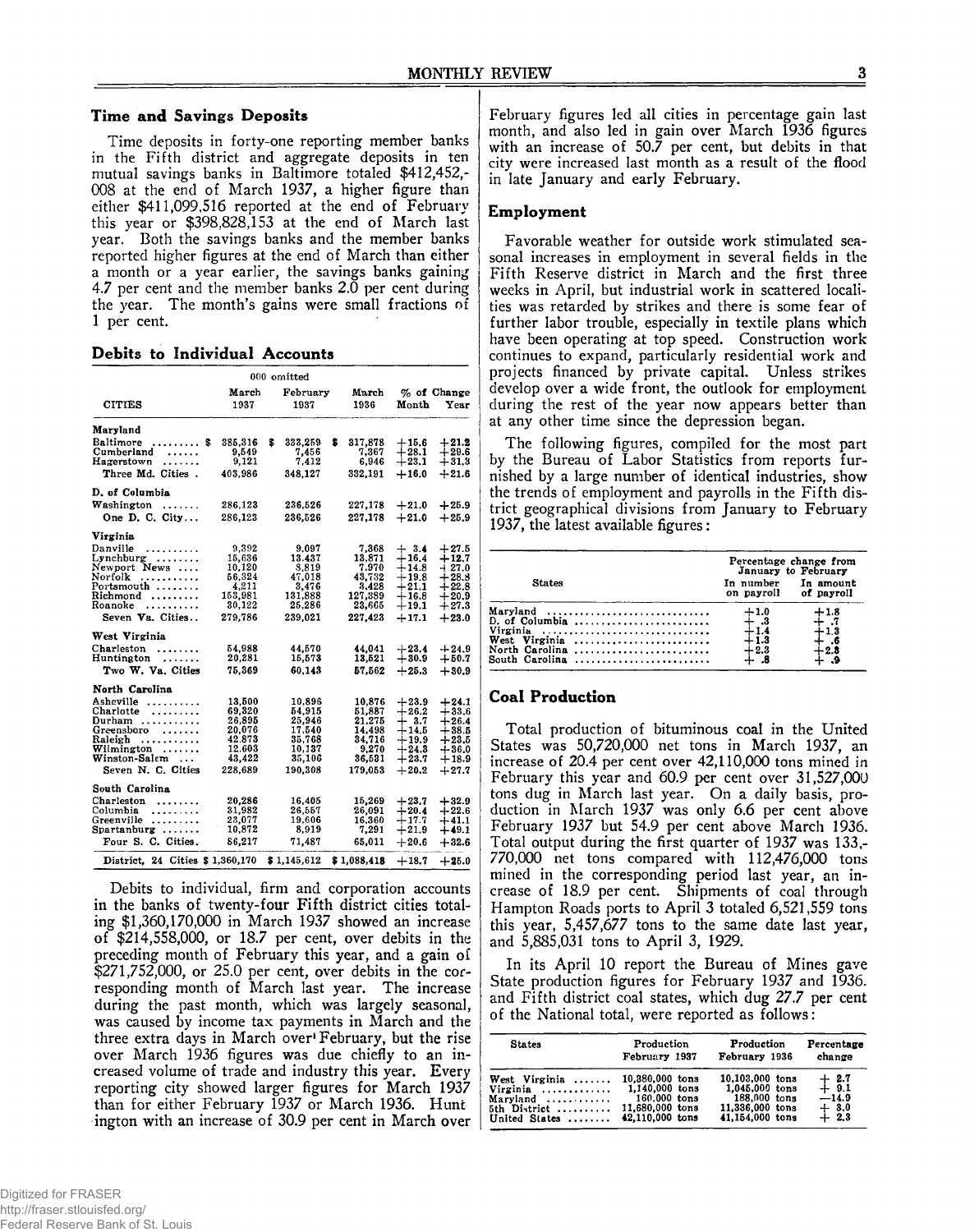#### **Cotton Textiles**

An increase during March of 2.3 per cent in the daily cotton consumution in Fifth district textile mills was recorded over daily consumption in February, and total consumption rose 15.1 per cent, due to the longer month. Last month also showed an increase of  $34.2$ per cent over consumption in March 1936. The three textile manufacturing states in the Fifth district used more cotton in March than in any other month on record, but consumed only 46 per cent of the National total in comparison with 48.5 per cent used in the district in March last year. Consumption of cotton in the district in March 1937, February 1937 and March 1936 was as follows, in bales:

| Months           | No. Carolina So. Carolina |         | Virginia | District |
|------------------|---------------------------|---------|----------|----------|
| March $1937$     | 198.392                   | 143,873 | 15.852   | 358,117  |
| February 1937    | 171.997                   | 125,472 | 13.726   | 311.195  |
| March $1936$     | 143.698                   | 109,152 | 14.040   | 266.890  |
| 3 Months, $1937$ | 544.804                   | 397.044 | 42,884   | 984.732  |
| 3 Months, $1936$ | 431.207                   | 324.323 | 41,023   | 796.553  |

On March 19, the Department of Commerce issued a report on spindles in place, spindles active in February, total spindle hours of operation in February, and average hours of operation per spindle in place in February. On February 28, 1937, there were 27,103,-076 spindles in place in the United States, North Carolina leading with 6,063,902, or 22.4 per cent of the total, while South Carolina ranked second with 5,- 679,236 spindles, or 21.0 per cent, and Massachusetts third with 4,062,536 spindles, or 15.0 per cent. The Fifth district as a whole had 45.7 per cent of total spindles in place in the United States at the end of February 1937, of which 94.9 per cent were active at some time during the month. In actual spindle hours of operation, South Carolina led all states for February with 2,071,196,312 hours, or 24.8 per cent of the National total of 8,352,662,065 hours, and North Carolina ranked second with 1,915,610,429 hours, or 22.9 per cent. The Fifth district, with 45.7 per cent of total cent. The Fifth district, with 45.7 per cent of total spindles in the United States in place in February, showed 50.0 per cent of total hours of operation. In actual hours of operation per spindle in place, South Carolina with an average of 365 hours per spindle ranked first, but North Carolina with 315 hours tied for sixth place with Mississippi and Virginia with 292 hours ranked no better than ninth. The average hours of operation for the United States was 308 per spindle in place.

#### **Statistics on Cotton**

*Spot cotton prices* between March 19 and April 16 on ten Southern markets moved in a curve, rising from 14.16 cents for middling grade  $\frac{1}{2}$  inch upland cotton on March 19 to 14,91 cents on March 30, and then falling off to 13.48 cents on April 16, the latest date for which the average price is available. The decline in April began apparently as a result of selling by foreign interests following rumors that our Government contemplated a reduction in the price of gold and continued on further selling pressure from both foreign and domestic sources. The later drop in cotton ! 1937 and March 1936 in the United States, according

was also associated with a decline in the general level of prices of other commodities around the middle of April. The following figures show recent trends in the spot market, and comparitive per pound prices in nine earlier years on the corresponding Fridays nearest the 1937 dates:

| Middling Grade, 1/8 inch Upland Cotton, Per Pound |  |  |  |  |
|---------------------------------------------------|--|--|--|--|
|                                                   |  |  |  |  |

| Years | Mar. 19 | Mar. 26 | April 2 | April 9 | April 16 |
|-------|---------|---------|---------|---------|----------|
| 1937  | 14.16   | 14.23   | 14.62   | 14.23   | 13.48    |
| 1936  | 11.40   | 11.64   | 11.57   | 11.61   | 11.62    |
| 1935  | 11.23   | 11.29   | 11.25   | 11.89   | 11.96    |
| 1934  | 12.15   | 11.90   | 12.03   | 12.11   | 11.87    |
| 1933  | 6.32    | 6.24    | 6.16    | 6.42    | 6.70     |
| 1932  | 6.43    | 6.19    | 5.92    | 5.74    | 5.96     |
| 1931  | 10.08   | 10.07   | 9.77    | 9.51    | 9.48     |
| 1930  | 15.36   | 15.31   | 15.70   | 15.54   | 15.16    |
| 1929  | 19.62   | 19.58   | 19.31   | 19.32   | 18.97    |

*Cotton consumption* figures as released by the Census Bureau broke all previous records in March, and exceeded March 1936 consumption by 41.5 per cent. Bales of cotton consumed in the United States during the eight months of the present cotton year, beginning last August 1, totaled 29.7 per cent more than the cotton used during the corresponding eight months ended March 31, 1936. Consuming establishments on March 31 this year held 55.6 per cent more cotton than a year earlier, but cotton in public storage and compresses declined 23.3 per cent during the year.

**Cotton Consumed and On Hand**

|                                                                                  | (Bales)                |                        |                                        |           |
|----------------------------------------------------------------------------------|------------------------|------------------------|----------------------------------------|-----------|
|                                                                                  | March<br>1937          | March<br>1936          | Aug. 1 to Mar. 31<br>This yr. Last yr. |           |
| Fifth district states:<br>Cotton consumed                                        | 358,117                | 266,890                | 2,470,789                              | 1.956.957 |
| Cotton growing states:<br>Cotton consumed $\ldots$<br>Cotton on hand Mar. 31 in  | 642.440                | 466.775                | 4,415,155                              | 3,425,504 |
| consuming establishments<br>Storage & compresses                                 | 1,711,123<br>4.925.740 | 1,113,743<br>6,452,752 | .<br>.                                 |           |
| United States:<br>$Cotton$ consumed $\ldots \ldots$<br>Cotton on hand Mar. 31 in | 779.302                | 550.641                | 5.291.936                              | 4.080.999 |
| consuming establishments<br>Storage & compresses                                 | 2.079.862<br>5.036.962 | 1,336,529<br>6.570.222 | .<br>.                                 | .         |
| Exports of cotton<br>. . <i>. .</i> .                                            | 467.706                | 404.741                | 4,389,199                              | 4,814,360 |

*Cotton seed* received at the United States mills between August 1, 1936, and March 31, 1937, totaled 4,392,789 tons, compared with 3,647,196 tons received in the eight months ended March 31, 1936. Of the receipts mentioned, North Carolina mills took 226,555 tons this year and 218,330 tons last year, and South Carolina mills received 215,498 tons and 198,184 tons in the two periods, respectively. The mills crushed 4,100,301 tons of seed in the period ended March 31 this year, and had 314,179 tons on hand at the end of the period, compared with 3,537,467 tons crushed in the eight months ended March 31, 1936, and 199,304 tons on hand on that date.

#### **Tobacco Manufacturing**

Tobacco manufacturing increased further in March 1937, and made a better comparison with figures for the corresponding month last year than was shown in February 1937. Output of tobacco products in March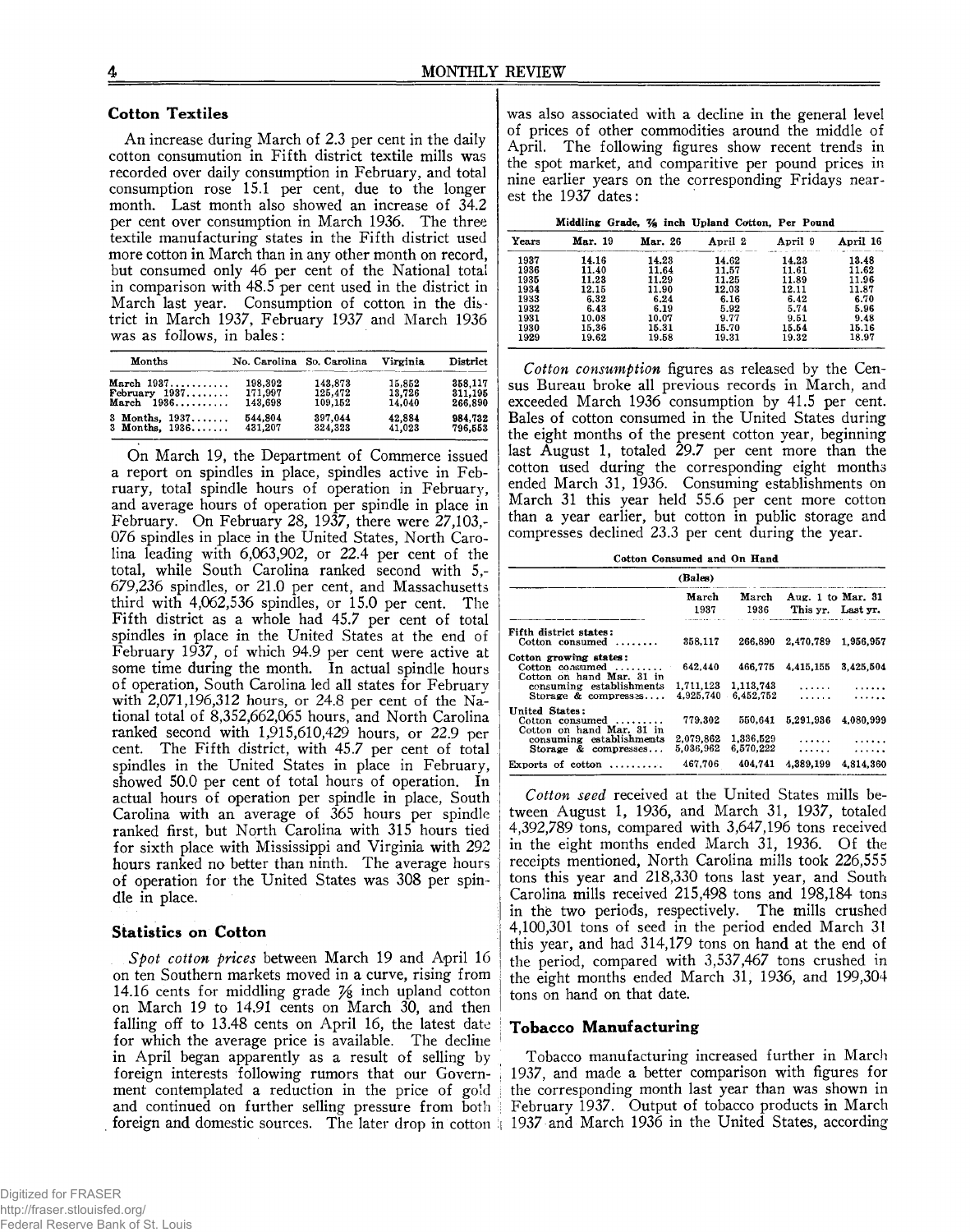to the report of the Bureau of Internal Revenue, was as follows:

|                                               | March 1937     | March 1936 % Change     |  |
|-----------------------------------------------|----------------|-------------------------|--|
| Smoking & Chewing<br>Tobacco. Pounds $\ldots$ | 27.878.554     | $26,996,069 + 3.3$      |  |
| Cigarettes, Number                            | 12.791.724.170 | $11.193.046.810 + 14.3$ |  |
| Cigars. Number $\dots\dots\dots$              | 466,831,085    | $377.167.052 + 23.8$    |  |
| Snuff. Pounds $\ldots$                        | 3.205.251      | $3.319.160 - 3.4$       |  |

No production figures were released on a State basis, but at the rate of production attained by Fifth district States in 1936 the district manufactured approximately 10.745.048.000 cigarettes last month, or 84 per cent of the National total; 14,327,000 pounds of smoking tobacco and snuff, or 45 per cent of the total; and 51,- 351.000 cigars, or 11 per qent of the total. Taxes paid to the Federal Treasury in March 1937 on tobacco manufacture totaled \$45,125,495, compared with \$39,975,260 paid in March 1936, an increase last month of 12.9 per cent.

#### **Agricultural Notes**

The past winter was comparatively mild, and winter grains began spring growth in excellent condition. The average condition of wheat in the Fifth district on April 1 was materially better than a year earlier, although cold weather in March retarded development. However, the cold delayed premature swelling of apple buds, and present indications point to good prospects for apples this year unless very unfavorable weather occurs at blooming time. Intentions to plant figures released by the Department of Agriculture on March 19 showed that acreages of most crops will probably be increased in the Fifth district this year Maryland farmers indicated larger plantings of tobacco, cowpeas and soybeans, reduced acreage to oats, and the same acreages to corn, barley, hay, potatoes and sweet potatoes. West Virginia farmers intend to increase corn, tobacco, cowpeas and hay, reduce oats, and leave barley, potatoes and soybeans unchanged. Virginia acreages planted to corn, oats, barley, hay, soybeans, cowpeas, potatoes, sweet potatoes, peanuts and tobacco will all be increased this year, according to farmers' reports. North Carolina farmers intend to shift extensively from certain food and feed crops to major cash crops. Increased plantings this year of barley, hay, potatoes, tobacco and peanuts are reported, while corn and sweet potato acreages will be reduced. South Carolina farmers plan to increase acreages planted to potatoes, tobacco, soybeans and cowpeas, but plantings of corn and bats will be reduced and hay, sweet potatoes and peanut acreages will remain approximately unchanged.

#### **Construction**

*Building permits issued* in thirty-one Fifth district cities in March 1937 showed marked improvement over; the figures reported for March last year in both number and total valuation. Last month 2,975 permits were issued for all classes of work, compared with 2,727 permits issued in March 1936, an increase of 9.1 per cent. Total valuation figures for March 1937

|                                                | Permits Issued |       | Total Valuation |             |  |
|------------------------------------------------|----------------|-------|-----------------|-------------|--|
| <b>CITIES</b>                                  | 1937           | 1936  | 1937            | 1936        |  |
| Baltimore, Md.                                 | 849            | 801   | \$2,157,960     | \$1,394,040 |  |
| Cumberland, Md                                 | 23             | 8     | 23,270          | 8.350       |  |
| Frederick, Md                                  | 15             | 11    | 28,430          | 65,216      |  |
| Hagerstown, Md                                 | 23             | 11    | 32.345          | 7.145       |  |
| Salisbury, Md                                  | 26             | 17    | 16,725          | 155,530     |  |
| Danville. Va                                   | 46             | 35    | 141.389         | 107,740     |  |
| Lynchburg, $Va$                                | 44             | 40    | 283,721         | 58.102      |  |
| $\mathbf{v}$ a<br>Norfolk.                     | 132            | 129   | 130,555         | 98.199      |  |
| $Va$<br>Petersburg,                            | $\mathbf 2$    | 1     | 3,500           | 4,000       |  |
|                                                | 34             | 51    | 16,756          | 17,280      |  |
|                                                | 149            | 111   | 394.616         | 333,776     |  |
| $Va$<br>Roanoke.                               | 51             | 59    | 113.628         | 73,902      |  |
| Bluefield, W. Va                               | 13             | 8     | 45,840          | 6.800       |  |
| Charleston, $W$ . Va                           | 134            | 115   | 230.555         | 219,070     |  |
| Clarksburg, W. Va                              | 57             | 49    | 76,482          | 29,811      |  |
| Huntington, W. Va                              | 46             | 23    | 329,315         | 273.755     |  |
| Asheville, N. C                                | 48             | 35    | 56,115          | 29,940      |  |
| Charlotte, N. C                                | 92             | 107   | 272.931         | 162.707     |  |
| Durham, N. C                                   | 47             | 32    | 167,052         | 171.318     |  |
| Greensboro, N. C                               | 45             | 59    | 104.325         | 118,057     |  |
| High Point, N. C                               | 52             | 49    | 55,915          | 25,248      |  |
| Raleigh, N. C                                  | 30             | 18    | 424,840         | 14.300      |  |
| Rocky Mount, N. C                              | 24             | 12    | 181.520         | 10.540      |  |
| Salisbury, $N.$ $C.$                           | 7              | 9     | 21.275          | 16.460      |  |
| Winston-Salem, N. C                            | 114            | 119   | 264,415         | 135,501     |  |
| Charleston, S. $C_1, \ldots, C_n, \ldots, C_n$ | 46             | 50    | 72,507          | 522,802     |  |
| Columbia, S. C                                 | 76             | 54    | 159,216         | 93.038      |  |
| Greenville, S. C                               | 57             | 80    | 126,042         | 171.807     |  |
| Rock Hill, S. C                                | 23             | 34    | 42,315          | 51,700      |  |
| Spartanburg, S. $C$                            | 31             | 25    | 106.383         | 23.982      |  |
| Washington, $D. C. \ldots \ldots$              | 639            | 575   | 3,612,835       | 2,187,085   |  |
| District Totals $\ldots \ldots \ldots 2.975$   |                | 2,727 | \$9,692,773     | \$6,587,201 |  |

amounting to \$9,692,773 showed an increase of 42.1 per cent over March 1936 valuation of \$6,587,201. Twenty-two cities reported more permits issued last month than in March last year, and twenty-three cities reported higher valuation figures. *Contracts awarded* for all types of work, and including both rural and urban projects, totaled \$24,371,500 in March this year, of which \$9,898,500 represented residential construction, compared with contract awards totaling only \$17,136,158 in the Fifth district in March 1936, with \$6,109,238, or 36 per cent of the total, being for residential work. Total awards in March this year exceeded the March 1936 awards by 42.2 per cent.

Contract award figures as compiled by the F. W. Dodge Corporation are now available by States for February 1937 and 1936, and are as follows for the Fifth district:

**Construction Contracts Awarded**

| <b>States</b>                                            | Feb. 1937                                                                    | Feb. 1936                                                                    | $\%$ Change                                                    |
|----------------------------------------------------------|------------------------------------------------------------------------------|------------------------------------------------------------------------------|----------------------------------------------------------------|
| Virginia<br>$No. Carolina \ldots \ldots$<br>So. Carolira | \$4.097.400<br>7.274.800<br>4.833.900<br>1.211.400<br>2.297.500<br>2.158.400 | \$2.943.800<br>2.376.700<br>1.640.800<br>1.230.100<br>2,527,200<br>2,681,700 | $+39.2$<br>$+206.1$<br>$+194.6$<br>$-1.5$<br>$-9.1$<br>$-19.5$ |
| $Distribt \ldots \ldots \ldots \ldots$                   | \$21,873,400                                                                 | \$13,400,300                                                                 | $+ 63.2$                                                       |

# **Automobile New Car Registrations**

Automobile sales figures are good indicators of consumer buying power, and registrations of new passenger cars in the Fifth Federal Reserve district in the first three months of 1937 totaled 31 per cent more than registrations in the corresponding period of 1936. There was also a shift from the three most popular makes to higher priced cars, registrations of the three making up only 67.0 per cent of total new car registrations in the first quarter of this year in comparison with 72.5 per cent in the first quarter last year. Registrations of new passenger cars in Fifth district States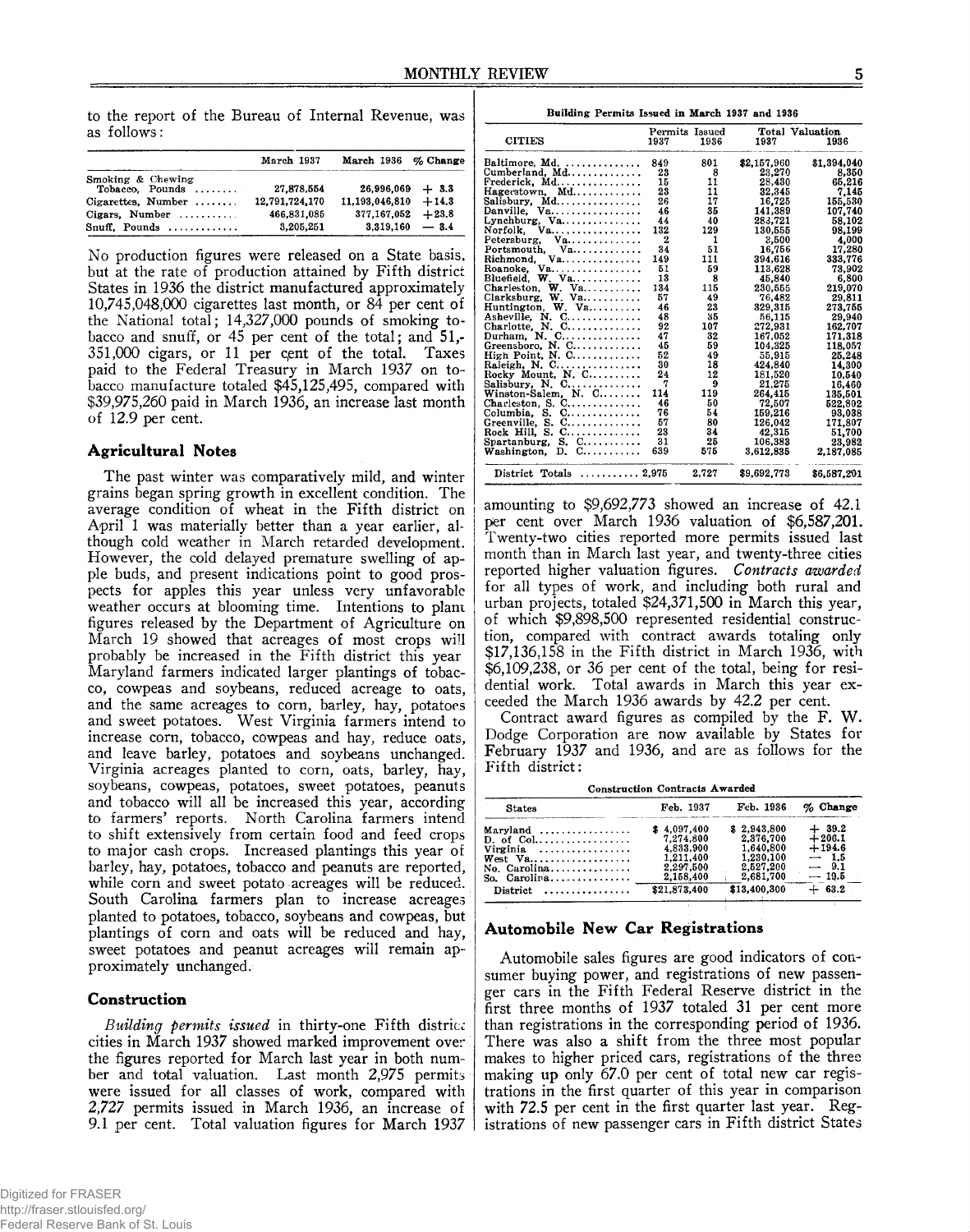between January 1 and March 31 this year and last, according to figures compiled by R. L. Polk & Co., were as follows:

| Registrations of New Passenger Cars |                  |                  |            |
|-------------------------------------|------------------|------------------|------------|
| <b>States</b>                       | 3 Months<br>1937 | 3 Months<br>1936 | % Increase |
| Marvland                            | 10.959           | 7.419            | +47.7      |
| D. of Columbia                      | 7.175            | 7.000            | $+2.5$     |
| Virginia                            | 11.641           | 9.427            | $+23.5$    |
| West Virginia                       | 7.063            | 5.978            | $+18.1$    |
|                                     | 12,697           | 8.578            | $+48.0$    |
|                                     | 7.213            | 4.915            | $+46.8$    |
| 5th District                        | 56.748           | 43.317           | $+31.0$    |

# **Retail Trade, 28 Department Stores**

|      |                      | Baltimore Washington Other Cities District                                                       |       |
|------|----------------------|--------------------------------------------------------------------------------------------------|-------|
|      |                      | March 1937 sales, compared with sales in March 1936:                                             |       |
|      |                      | $+19.3 +14.0 +23.6 +17.6$                                                                        |       |
|      |                      | Jan.-March 1937 sales, compared with sales in Jan.-March 1936:<br>$+13.6$ $+9.0$ $+14.4$ $+11.6$ |       |
|      |                      |                                                                                                  |       |
|      |                      | Mar. 31, 1937, stocks, compared with stocks on Mar. 31, 1936:<br>$+10.3$ $+15.5$ $+9.9$ $+12.5$  |       |
|      |                      | Mar. 31, 1937, stocks, compared with stocks on Feb. 28, 1937:<br>$+ 5.7 + 5.6 + 5.3 + 5.6$       |       |
|      |                      | Number of times stocks were turned in March 1937:                                                |       |
|      | $.357$ $.361$ $.343$ |                                                                                                  | - 356 |
|      |                      | Number of times stocks were turned since Jan. 1, 1937:                                           |       |
|      |                      | .885 .948 .845                                                                                   | .906  |
|      |                      | Percentage of Mar. 1, 1937, receivables collected in March:                                      |       |
| 31.8 |                      | 31.8                                                                                             |       |

In addition to the 28 stores which reported on sales, stocks, receivables and collections, sales figures alone were received from 26 other stores representing for the most part smaller cities and towns. The sales in these 26 stores have been combined with sales in the 28 stores in the above table, and percentage changes calculated on a State basis, as follows:

| Va.     | $W.$ $Va.$                                                     | N.C.    | S. C.   | District |
|---------|----------------------------------------------------------------|---------|---------|----------|
| $12*$   | R*                                                             | 7*      | $11*$   | 54*      |
|         | March 1937 sales, compared with sales in March 1936:           |         |         |          |
| $+22.3$ | $+49.2$                                                        | $+27.8$ | $+25.2$ | $+19.3$  |
|         | Jan.-March 1937 sales, compared with sales in Jan.-March 1936: |         |         |          |
| $+14.5$ | $+19.8$                                                        | $+17.4$ | $+18.4$ | $+12.4$  |
|         | *Number of reporting stores                                    |         |         |          |

♦Number of reporting stores.

#### **Wholesale Trade, 56 Firms**

|         | Groceries Dry Goods Shoes Hardware Drugs                                                                                             | 7 6 12 | 10 |
|---------|--------------------------------------------------------------------------------------------------------------------------------------|--------|----|
| $+20.5$ | March 1937 sales, compared with sales in March 1936:<br>$-1$ $+27.8$ $+27.6$ $+11.8$                                                 |        |    |
|         | March 1937 sales, compared with sales in February 1937:<br>$+16.8$ $+17.2$ $+37.6$ $+30.4$ $+7.2$                                    |        |    |
|         | Jan.-March 1937 sales, compared with sales in Jan.-March 1936:<br>$+13.7$ $+10.1$ $+21.6$ $+25.7$ $+10.7$                            |        |    |
|         | March 31, 1937, stocks, compared with stocks on Mar, 31, 1936:<br>$+16.3(8^*)$ $+45.2(3^*)$ $+22.2(4^*)$ $+ 9.5(7^*)$                |        |    |
|         | March 31, 1937, stocks, compared with stocks on Feb. 28, 1937;<br>$+ 1.2(8^*) + 3.3(3^*) -16.5(4^*) + 4.0(7^*)$                      |        |    |
|         | Percentage of collections in March to receivables March 1:<br>$120.9(\tilde{1}2^*)$ $41.5(4^*)$ $48.7(5^*)$ $50.7(11^*)$ $71.4(6^*)$ |        |    |
|         | *Number of reporting firms.                                                                                                          |        |    |

(Compiled April 21, 1937)

# **BUSINESS CONDITIONS IN THE UNITED STATES**

**(Compiled by the Board of Governors of the Federal Reserve System)**

In March industrial activity continued to increase and payrolls at factories and mines showed a substantial rise. Prices of basic commodities after advancing rapidly in March declined in the first half of April.

#### **Production and Employment**

Industrial production increased from February to March and the Board's seasonally adjusted index advanced from 116 percent of the 1923-1925 average to







**Indexes of number employed and payrolls, without adjustment far seasonal variation, 1923-1925 average=100. By months, January 1929 to March 1937. Indexes compiled by the U. S. Bureau of Labor Statistics.**